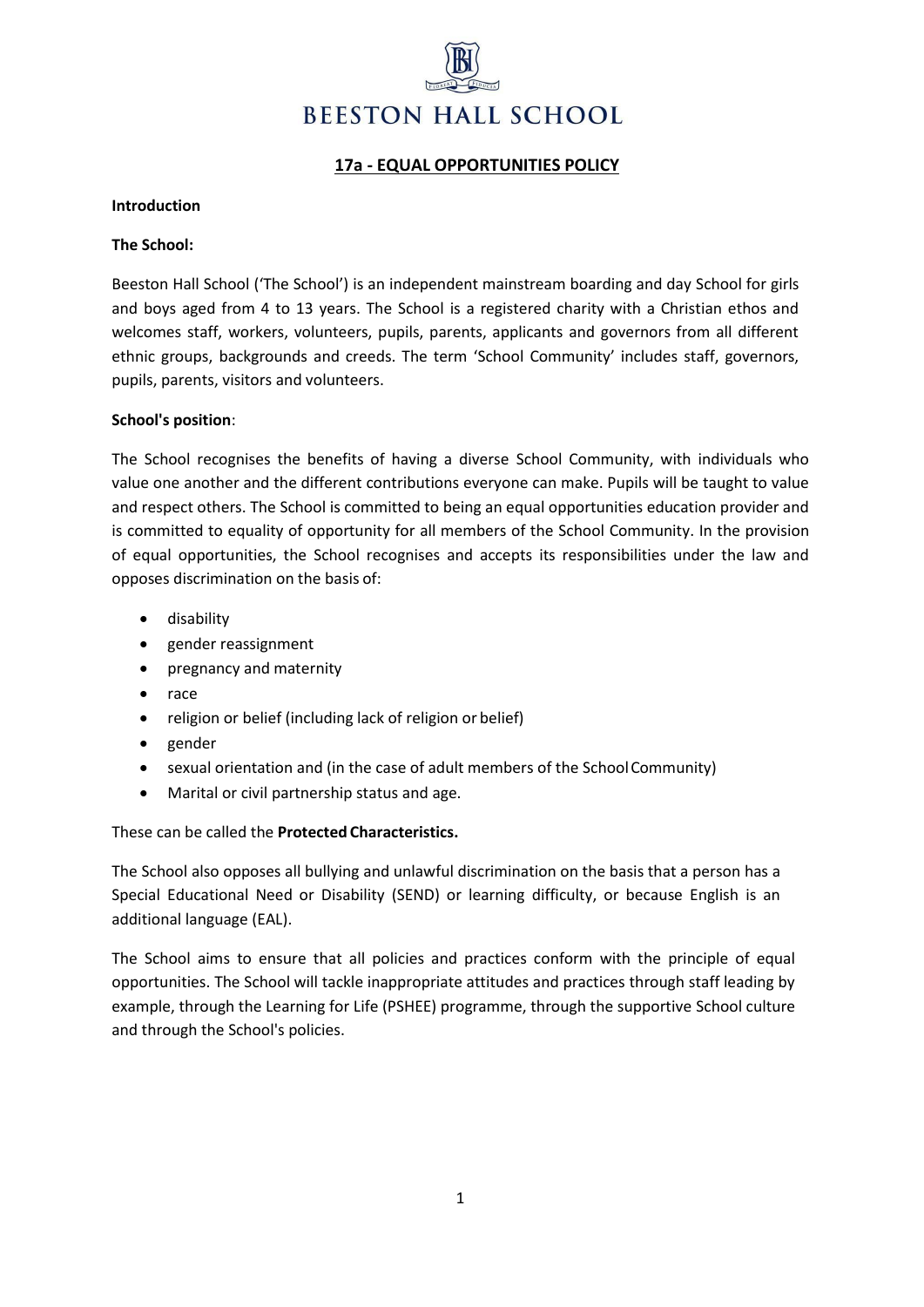# **Related policies:**

This Equal Opportunities Policy is consistent with all of the School's policies.

All policies can be made available in large print or other accessible format if required.

# **Policy statement**

# **Scope:**

This policy applies to all members of the current and prospective School Community. There is also an Equal Opportunities Policy for Staff in the Staff Handbook.

# **Policy aims**:

Through the operation of this policy we aim to:

- communicate the commitment of the School to the promotion of equalopportunities
- promote equal treatment within the School for all members of the SchoolCommunity
- create and maintain an open and supportive environment which is free fromdiscrimination
- foster mutual tolerance and positive attitudes so that everyone can feel valued within the School
- be alert to the early signs of needs that could lead to later difficulties, and respond as appropriate
- remove or help to overcome barriers for pupils where they already exist
- ensure that there is no unlawful discrimination against any person on any ground listed in the **Protected Characteristics**
- make it clear and ensure that all discriminatory words, behaviour and images are treated as unacceptable
- take reasonable steps to avoid putting disabled people at a substantial disadvantage (the 'reasonable adjustments' duty).

# **Forms of discrimination**

# **Types:**

Discrimination may be direct or indirect or arising from disability and it may occur intentionally or unintentionally.

# **Direct discrimination**:

Direct discrimination occurs when a person is treated less favourably than another person because of a protected characteristic as set out in the **Protected Characteristics** on page 1. For example, rejecting an applicant of one race because it is considered they would not "fit in" on the grounds of their race would be direct discrimination. Direct discrimination also occurs when a person is treated less favourably because of their association with another person who has a protected characteristic (other than pregnancy or maternity). For example, if a pupil is harassed or victimised because a sibling is disabled, this would be direct discrimination against that pupil.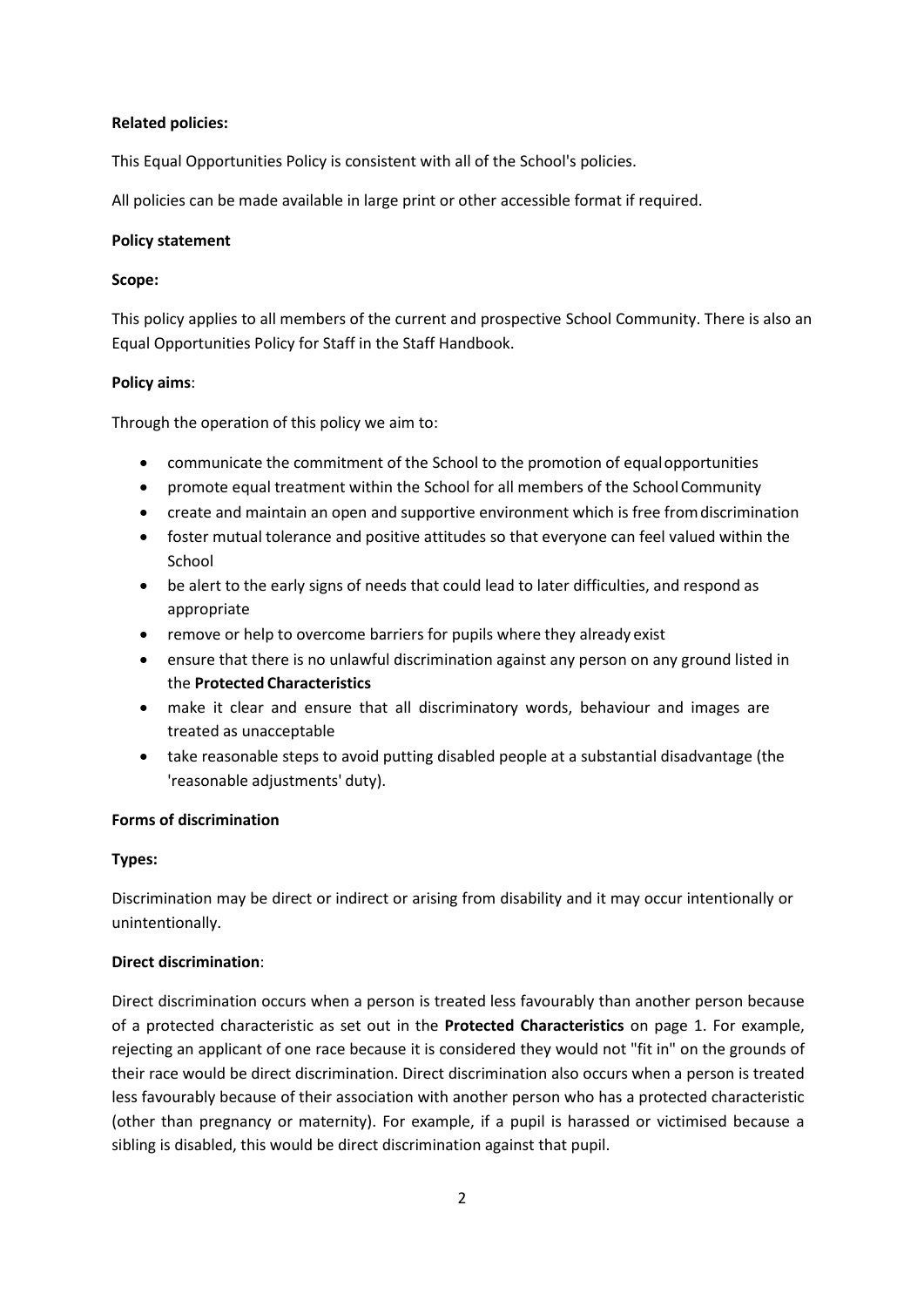#### **Indirect discrimination**:

Indirect discrimination occurs where an individual is subject to an unjustified provision, criterion or practice which puts them at a particular disadvantage because of, for example, their sex or race. For example, a minimum height requirement would be likely to eliminate proportionately more women than men. If these criteria cannot be objectively justified for a reason unconnected with gender, they would be indirectly discriminatory on the grounds of gender.

# **Discrimination arising from disability**:

Discrimination arising from disability occurs when a disabled person is treated unfavourably because of something connected with their disability and the treatment cannot be shown to be a proportionate means of achieving a legitimate aim. For example, where a pupil with cerebral palsy who is a wheelchair user is told they will unable to attend a School trip because there is no wheelchair access available and other options are not investigated.

### **Admission**

### **Applicants:**

The School accepts applications from, and admits pupils irrespective of their gender, gender reassignment, race, disability, sexual orientation, religion or belief or special educational needs and will not discriminate on these grounds in the terms on which a place is offered, subject to section of **Disability and Special Educational Needs** below. The School will treat every application in a fair and open-minded way.

#### **Selection:**

Every application will be considered on its merits within the School's criteria for selection on grounds of the pupil's ability and aptitude, but this will not be done as a way of excluding pupils with a disability or special educational needs, subject to section on **Disability and Special Educational Needs** below.

# **Admissions Policy**:

The School's Admissions Policy reflects the School's approach towards equal opportunities and is consistent with this policy.

# **Education and associated services**

# **Equal access**:

The School will afford all pupils equal access to all benefits, services, facilities, classes and subjects including all sports, irrespective of their gender, gender reassignment, race, disability, sexual orientation, religion or belief or special educational needs, subject to considerations of safety and welfare, paragraph on **Positive Action** and the section on **Disability and Special Educational Needs**  on page 4.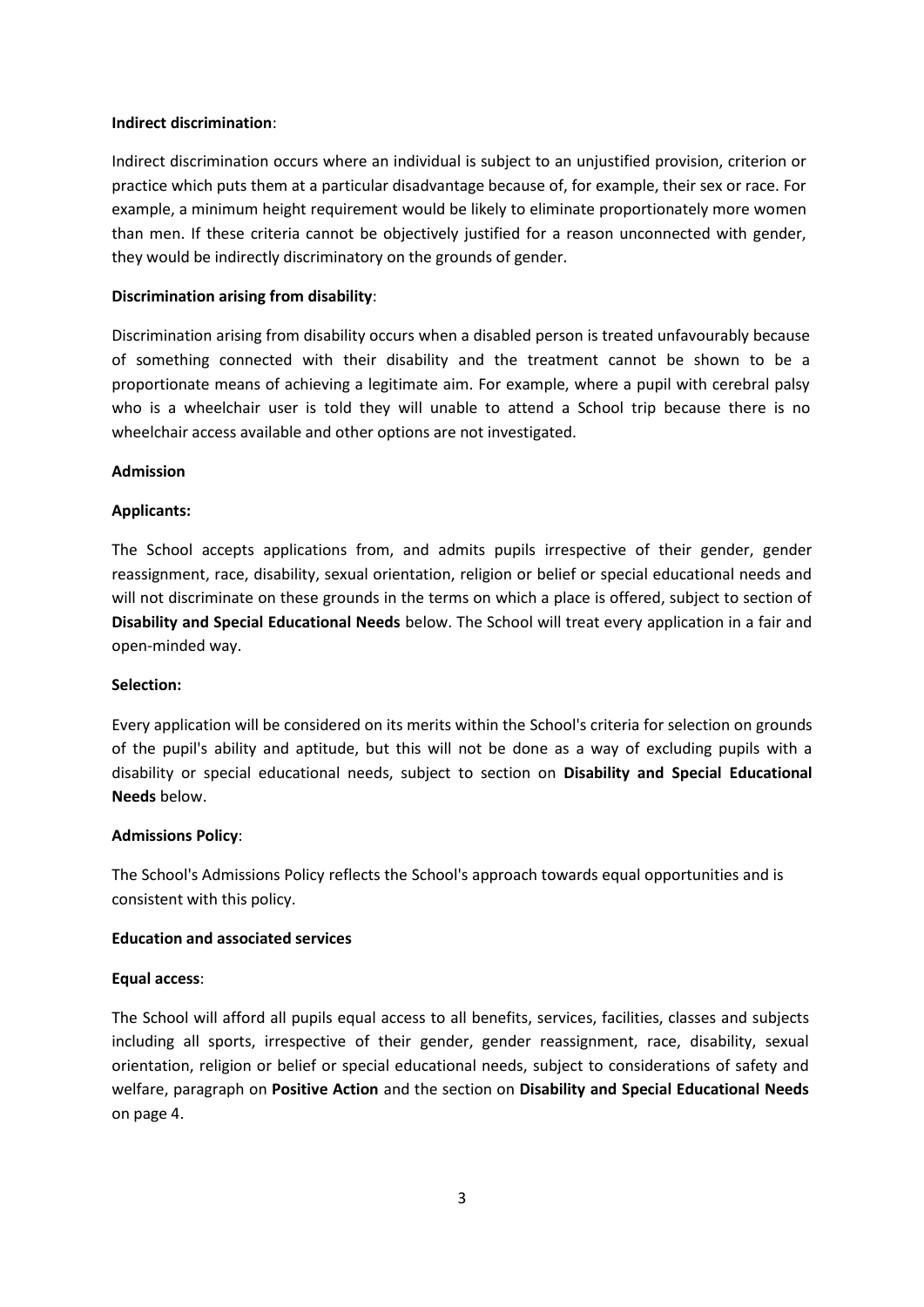# **Positive action**:

The School may afford pupils of a particular racial group, or pupils with a disability or special educational needs access to additional education or training to meet the special needs of the pupils in that group, for example, special language training for groups whose first language is not English.

# **Exclusions:**

The School will not discriminate against any pupil by excluding him or her from the School, or by subjecting him or her to any other detriment, on the grounds of his or her gender, gender reassignment, race, disability, sexual orientation, religion or belief, or special educational needs, subject to the section on **Disability and Special Educational Needs** of this Policy.

# **Teaching and School materials**:

Efforts are made to recognise and be aware of the possibility of bias (for example, gender or racial), so that this can be eliminated in both the School's teaching and learning materials and teaching styles. Materials are carefully selected for all areas of the curriculum so as to avoid stereotypes and bias.

# **Pupil interaction**:

All pupils are encouraged to work and play freely with, and have respect for, all other pupils, irrespective of their gender, gender reassignment, race, disability, sexual orientation, religion, belief or special educational needs, subject to considerations of safety and welfare. Positive attitudes are fostered towards all groups in society through the curriculum and ethos of the School, and pupils will be encouraged to question assumptions and stereotypes. The School's PSHEE curriculum encourages respect for other people, with particular regard to the **Protected Characteristics**.

# **Bullying:**

The School will not tolerate bullying or cyberbullying for any reason. Specific types of bullying include:

- bullying relating to race, religion, belief or culture
- bullying related to SEN, learning difficulties or disabilities
- bullying related to appearance or health conditions
- bullying relating to sexual orientation
- bullying of young carers or looked after children or otherwise related to home circumstances
- sexist or sexual bullying.
- Cyberbullying

The School's **Countering Policy** contains more details about the School's anti-bullying practices.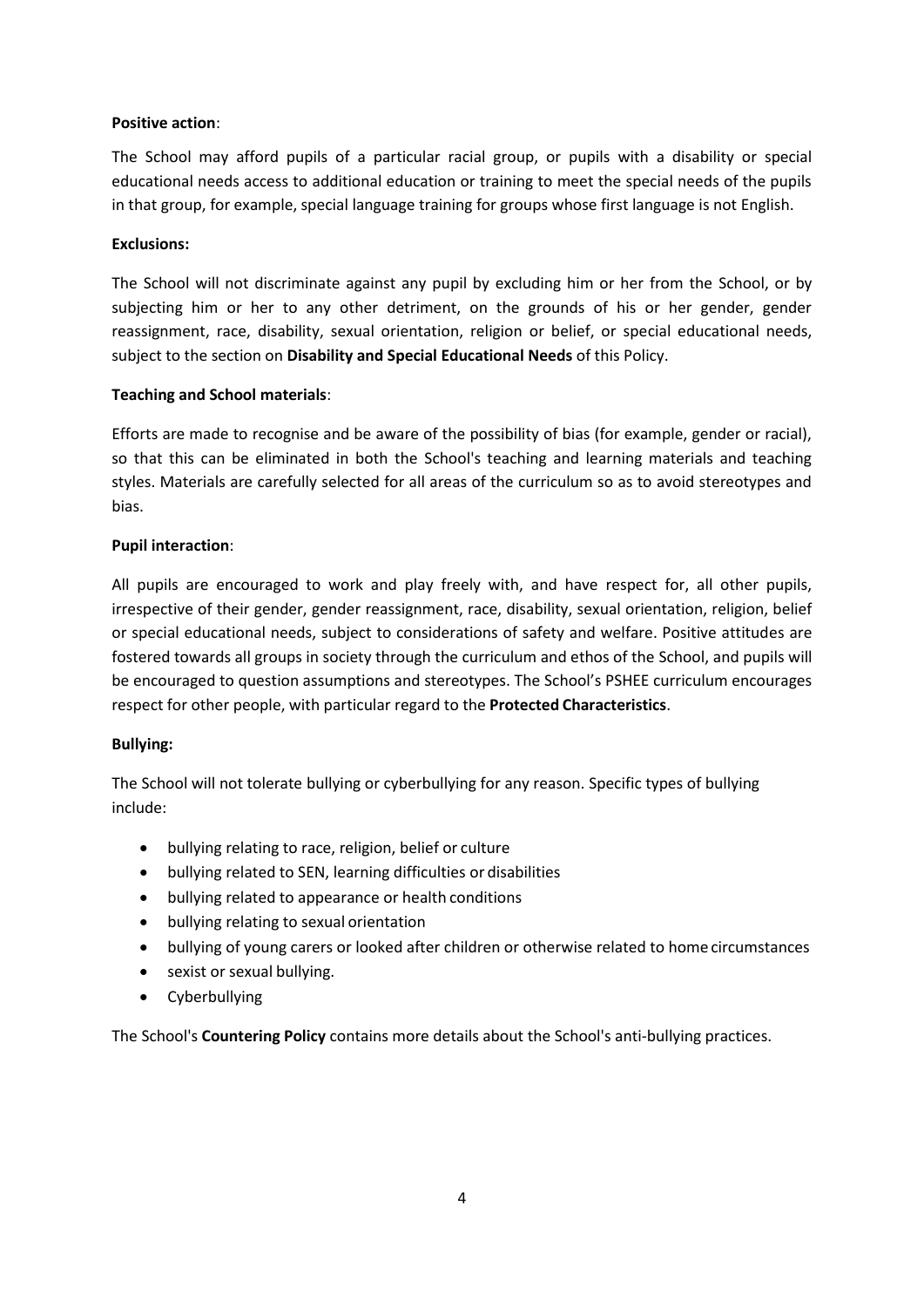### **School uniform:**

Wearing the same School uniform applies equally to all pupils, irrespective of their gender, gender reassignment, race, disability, sexual orientation, religion or belief or special educational needs, subject to considerations of safety and welfare. However, the School will consider reasonable requests to alter the School Uniform, for example, for genuine religious requirements, individual gender beliefs and gender equality and reasonable adjustments for disabled children.

### **Symbols of faith**:

Certain items of jewellery, such as the Kara bangle, and certain items of headwear, such as the turban and headscarves, may be worn by pupils when doing so is genuinely based on manifesting religious or racial beliefs or identity. This is subject to considerations of safety and welfare. Where there is uncertainty as to whether an item may be worn under this section, the issue must be referred by the pupil or his or her parents to the Headmaster, whose decision will be final, subject to the Complaints procedure.

### **Disabled pupils**:

Reasonable adjustments may be required to the School Uniform for disabled pupils who require them. The pupil or his or her parents should refer the matter to the Headmaster to ensure all reasonable adjustments are made to accommodate the pupil.

### **Religious belief**

#### **Religion:**

The School's religious ethos, services and School timetable are set in accordance with the Christian tradition, but the School respects the right and freedom of individuals to worship in accordance with other faiths, or no faith, subject always to their respecting the rights and freedoms of the School Community as a whole and considerations of safety and welfare.

# **Disability and special educational needs**

#### **Our approach**:

We are an inclusive School which welcomes members of the School Community with disabilities and special educational needs. We maintain and drive a positive culture towards inclusion of disabled people and those with special educational needs in all the activities of the School and we will not treat a member of the School Community less favourably on these grounds without justification. At present, our facilities, physical and otherwise, for the disabled and those with special educational needs are limited. However, we will do all that is reasonable to ensure that the School's curriculum, ethos, culture, policies, procedures and premises are made accessible to everyone. Our policy on Special Educational Needs and Disability are consistent with this policy. For a copy of these policies, please contact the Office or find a copy on our website.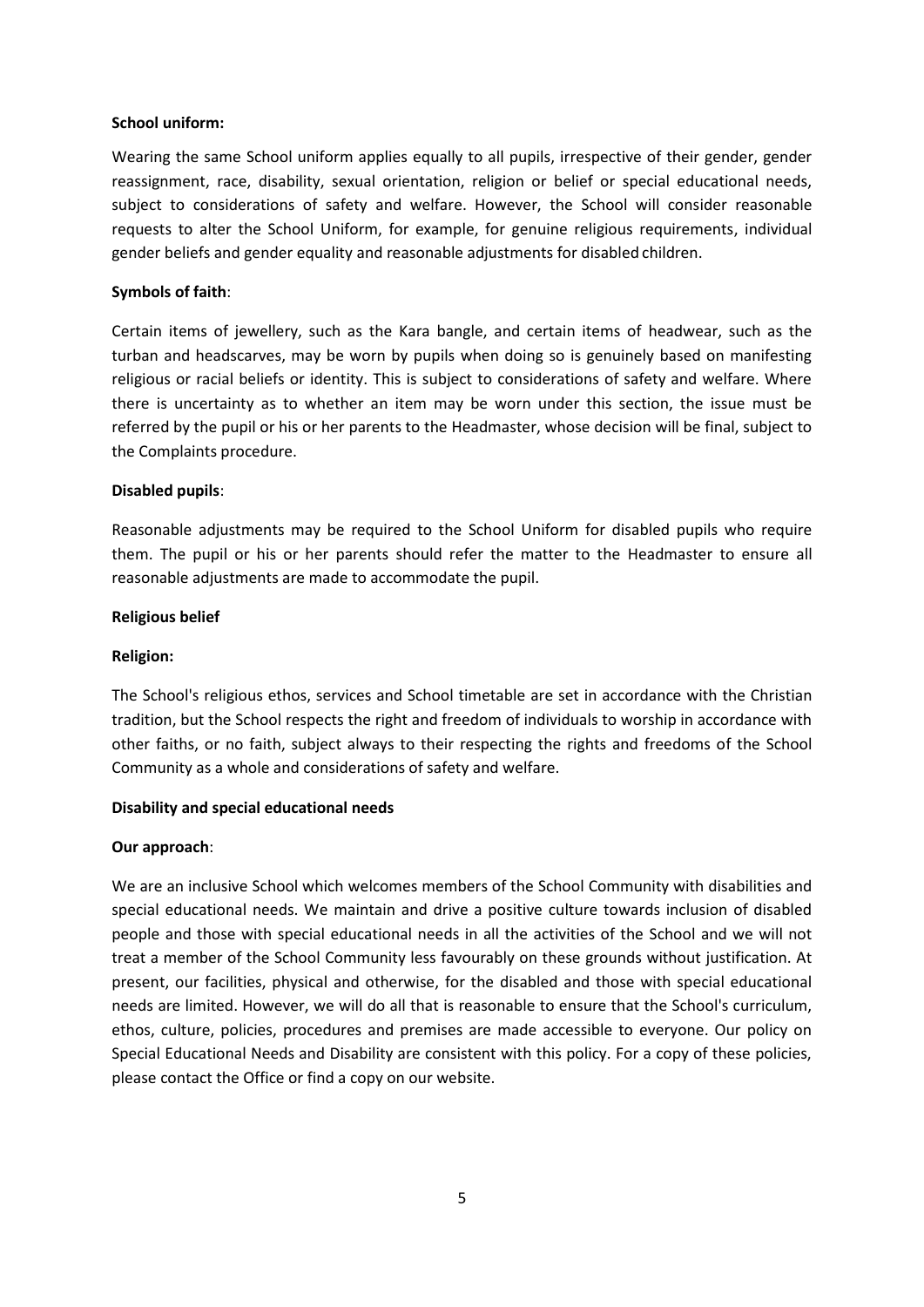# **Definitions:**

Children have Special Educational Needs if they have a learning difficulty which calls for special educational provision to be made for them. A disability is a physical or mental impairment which has a "substantial and long term adverse effect" on a person's ability to carry out normal day-to-day activity (Equality Act 2010). For further clarification, please refer to the policies mentioned in the paragraph on the previous page (Our approach).

# **Reasonable adjustments**:

The School has an on-going duty to make 'reasonable adjustments' for disabled pupils and pupils with special educational needs in respect of the education and associated services provided to ensure that such pupils are not placed at a substantial disadvantage in comparison with other pupils. This is a broad expression that covers all aspects of School life, for example:

- the curriculum
- classroom organisation and timetabling
- access to School facilities
- clubs and visits
- Schoolsports
- School policies.

Reasonable adjustments may typically include:

- making arrangements for a child in a wheelchair to attend an interview in an accessible ground floor room
- allowing extra time for a dyslexic child to complete an entrance exam
- providing examination papers in larger print for a child with a visual impairment
- rearranging the timetable to allow a pupil to attend a class in an accessible part of the building
- arranging a variety of accessible sports activities.

The School is **not** legally required to make adjustments which include:

- physical alterations such as the provision of a stair-lift or new ground floor facilities, or a new library
- auxiliary aids and services such as a loop for children with hearing aids
- large LCD screen computers and disability-trained classroomassistants.

The **Equality Act 2010** will in due course require all Schools to provide auxiliary aids and services for disabled pupils. In the meantime, if parents are willing to pay for auxiliary aids and services, the School will carefully consider any proposals and will not unreasonably refuse any requests for such aids and services to be provided. The School will have due regard to any request by a parent or pupil (who has sufficient understanding of the nature and effect of the request) to treat the nature or existence of the person's disability as confidential.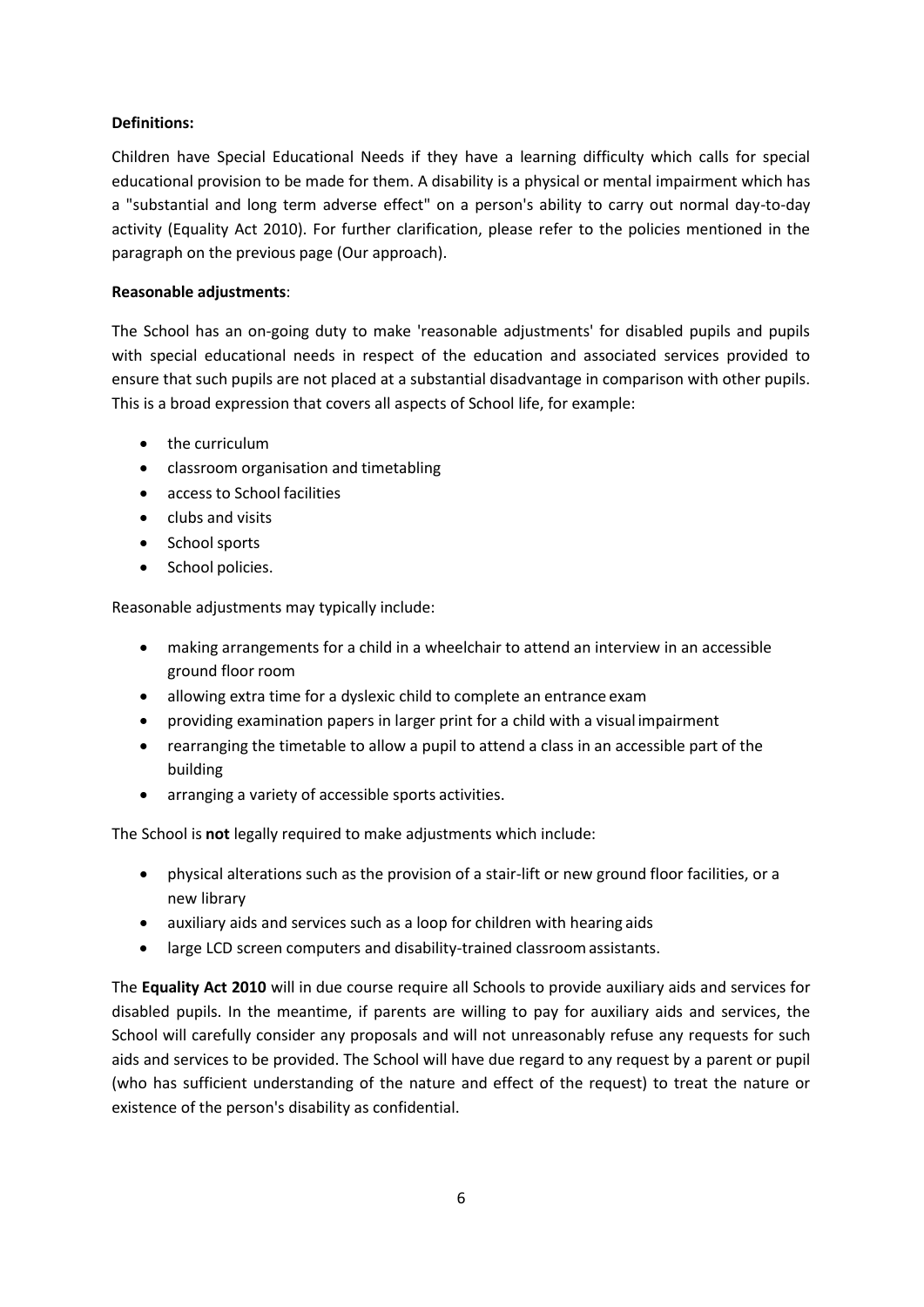### **Informing the School**:

In accordance with the School's terms and conditions, parents of pupils must notify the Headmaster in writing if they are aware or suspect that the pupil (or prospective pupil) has a disability or if they (either parent), the pupil (or prospective pupil), or any close relations have at any time had, or has a learning difficulty. The registration form enables prospective parents to give details of their child's disability when applying for a place at the School. Parents must provide copies of all written reports and other relevant information upon request. Providing the School with such information will enable the School to support the pupil as much as possible. Confidential information of this kind will only be communicated on a "need to know" basis.

### **Admission of children with special educational needs and/or a disability:**

Applications for a place at the School will be considered on the basis that reasonable adjustments (see definition above) have been made by the School in order to cater for the child's special educational needs and/or disability. The School will not offer a place if, after reasonable adjustments have been made, the School will not be able to provide adequately for the pupil's physical and educational needs. The School shall inform the parents of their decision and give details of the reasonable adjustments they are going to make or give reasons why an offer of a place has not been made.

### **Existing pupils:**

Where the School becomes aware of a disability or special educational need of an existing pupil, the School will do all that is reasonable to assist the pupil whilst at the School, which may include making reasonable adjustments. If in the professional judgement of the Headmaster, and after consultation with the parents and the pupil (where appropriate), the School cannot provide adequately for the pupil's physical and educational needs after all reasonable adjustments have been made, parents will be asked to withdraw the pupil without being charged fees in lieu of notice and with the acceptance deposit returned. The School will do what is reasonable to help parents to find an alternative placement which will provide their child with the necessary environment and level of teaching and support.

#### **Access:**

The School will monitor the physical features of its premises to consider whether disabled users of the premises are placed at a substantial disadvantage compared to other users. Where possible and proportionate, the School will take steps to improve access for disabled users of the premises.

The School has an Accessibility Plan, which is kept under review and revised as necessary. The Plan is available on request from the Office.

Beeston Hall School's **SENCo**: Mrs Poppy Ionides.

#### **Pupils with statements of special educational needs:**

The School's Policy on Special Educational Needs includes details about the welfare and educational provision for pupils with Statements of Special Educational Needs.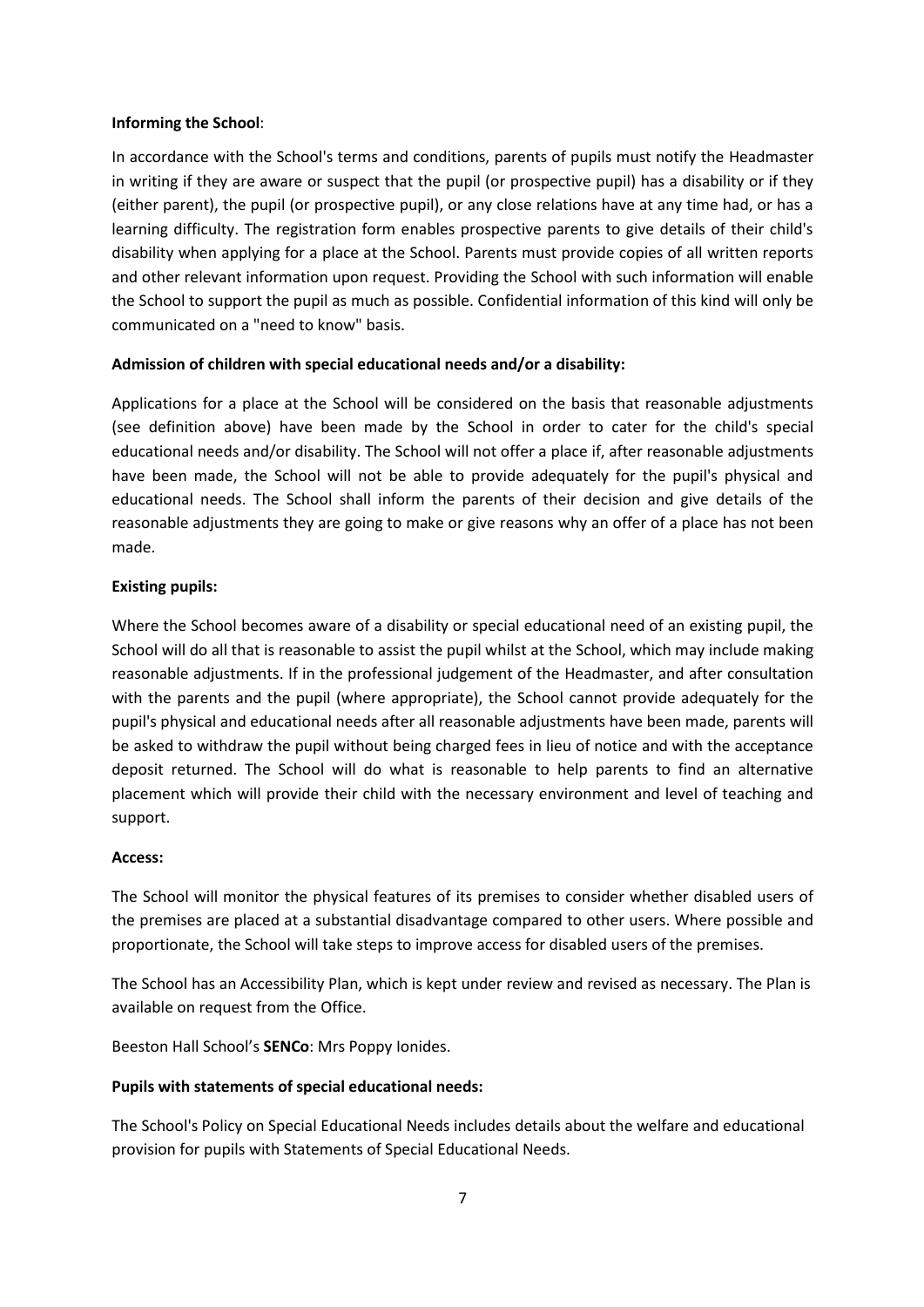### **Pupils with English as an additional language:**

Pupils with English as an Additional Language (EAL) will receive additional learning support if necessary. The School will consult with the pupil and the parents as appropriate. The School has appropriate welfare support for all such pupils through the supportive Form Tutor Group and Boarding House/s.

#### **Responsibilities:**

All members of the School Community are expected to comply with this policy and therefore to treat others with dignity at all times.

### **Overall responsibility:**

The Board of Governors has overall responsibility for the effective operation of the School's Equal Opportunities Policy and for ensuring compliance with the relevant statutory framework prohibiting discrimination. The Board of Governors has delegated to the Headmaster and Bursar day-to-day responsibility for operating the policy and ensuring its accessibility, availability, maintenance and review.

### **Management:**

Those working at a management level have a specific responsibility to set an appropriate standard of behaviour, to lead by example and to promote the aims and objectives of the School with regard to equal opportunities.

#### **Monitoring and review**

# **Monitoring**:

To ensure that this policy is operating effectively with respect to admission and selection, and to identify those sections of the local community which may be under-represented in the School, the School may monitor applicants' gender, race, disability and religion or belief confidentially as part of the Admissions procedure.

#### **Review:**

The Headmaster is responsible for the ongoing monitoring and regular analysis of the data monitored under paragraph **Monitoring** above and under paragraph **Reporting and recording incidents of discrimination** below and will arrange for the taking of appropriate positive steps to eliminate unlawful direct and indirect discrimination where necessary. The Headmaster is also responsible for reviewing whether the aims of this Policy are carried out throughout all areas of the School and taking appropriate action where necessary. This policy is reviewed annually by the Headmaster. Recommendations for any amendments are reported to the Board of Governors.